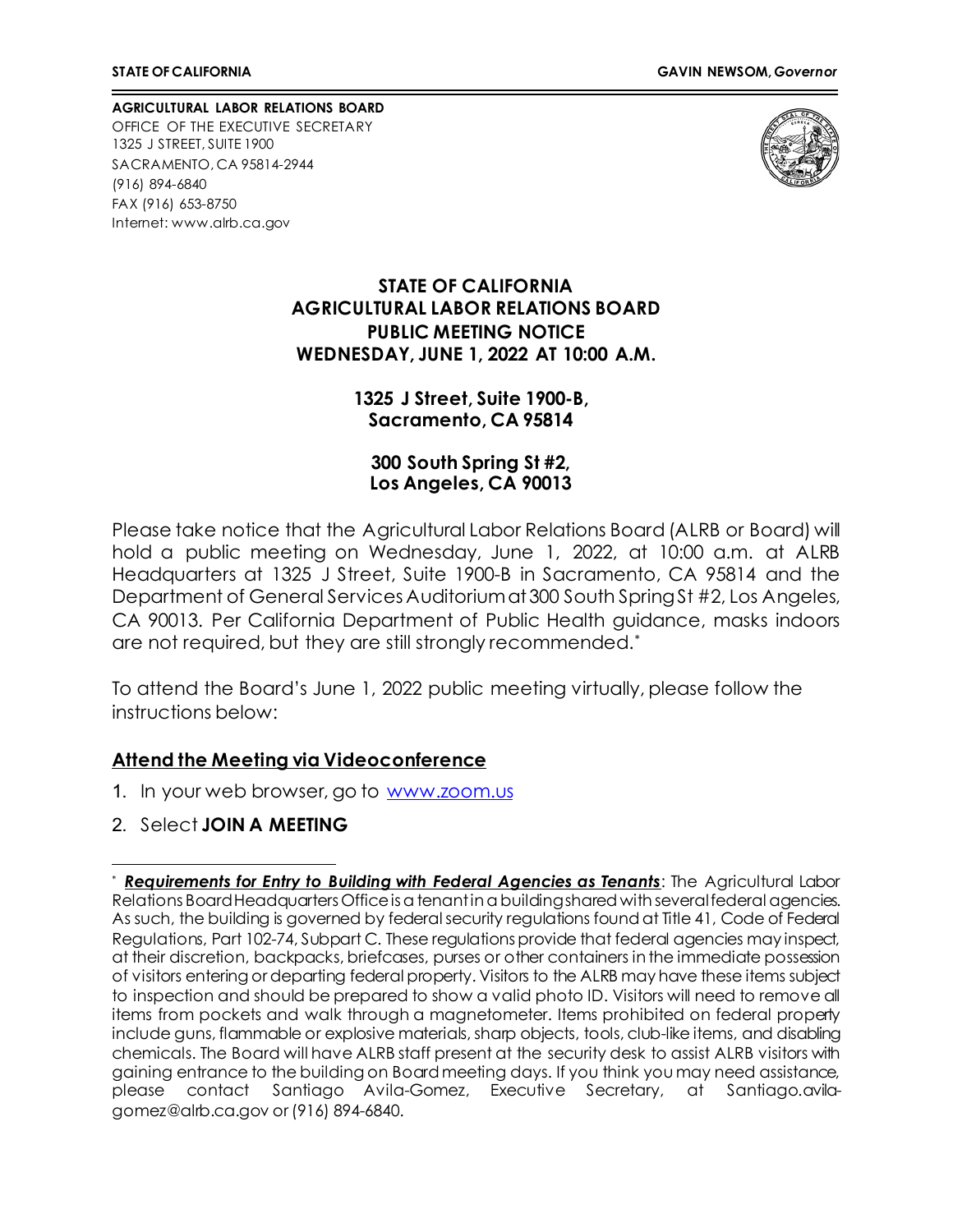- 3. Enter the meeting number: **874 8165 7667**
- 4. Type your name and then click **Join**
- 5. The videoconference system willbe activated at 9:55 a.m.

## **OR**

# **Attend the Meeting via Teleconference**

- 1. Dial **(215) 446-3656** or **(888) 363-4734** (U.S. Toll Free)**.**
- 2. When prompted, enter the access code: **672001** and follow directions.
- 3. Teleconference will be opened to the public at 9:55 a.m.

# **PUBLIC COMMENT**

The ALRB affords an opportunity to members of the public to address the Board during the public meeting on items of interest that are either on the meeting agenda or within the Board's jurisdiction but are not on the noticed agenda. The Board is not permitted to take action on items that are not on the noticed agenda but may refer items to staff for future consideration. The Board reserves the right to limit the time for speakers.

# **Public Comment Queue (for Persons Attending Via Zoom or Teleconference)**

**In advance of the meeting:** members of the public who wish to comment on agenda items may submit a request to be added to the public comment queue by emailing Devaka Gunawardena at [Devaka.Gunawardena@alrb.ca.gov.](mailto:Devaka.Gunawardena@alrb.ca.gov.) You may include your name, affiliation, and comment topic within the email.

**During the meeting:** to be added to the public comment queue, you may email your name, affiliation, and comment topic to [Santiago.Avila-Gomez@alrb.ca.gov,](mailto:Santiago.Avila-Gomez@alrb.ca.gov) or announce your desire to comment via the Zoom **Chat** or **Raise Hand** functions. If joining by telephone, an announcement will be made requesting callers to express their desire to comment.

## **AGENDA** *Open Session*

- 1. Call to Order
- 2. Approval of Minutes
- 3. Chair's Report
- 4. Executive Officer's Report on Elections, Unfair Labor Practice Complaints, and Hearings
- 5. Litigation Report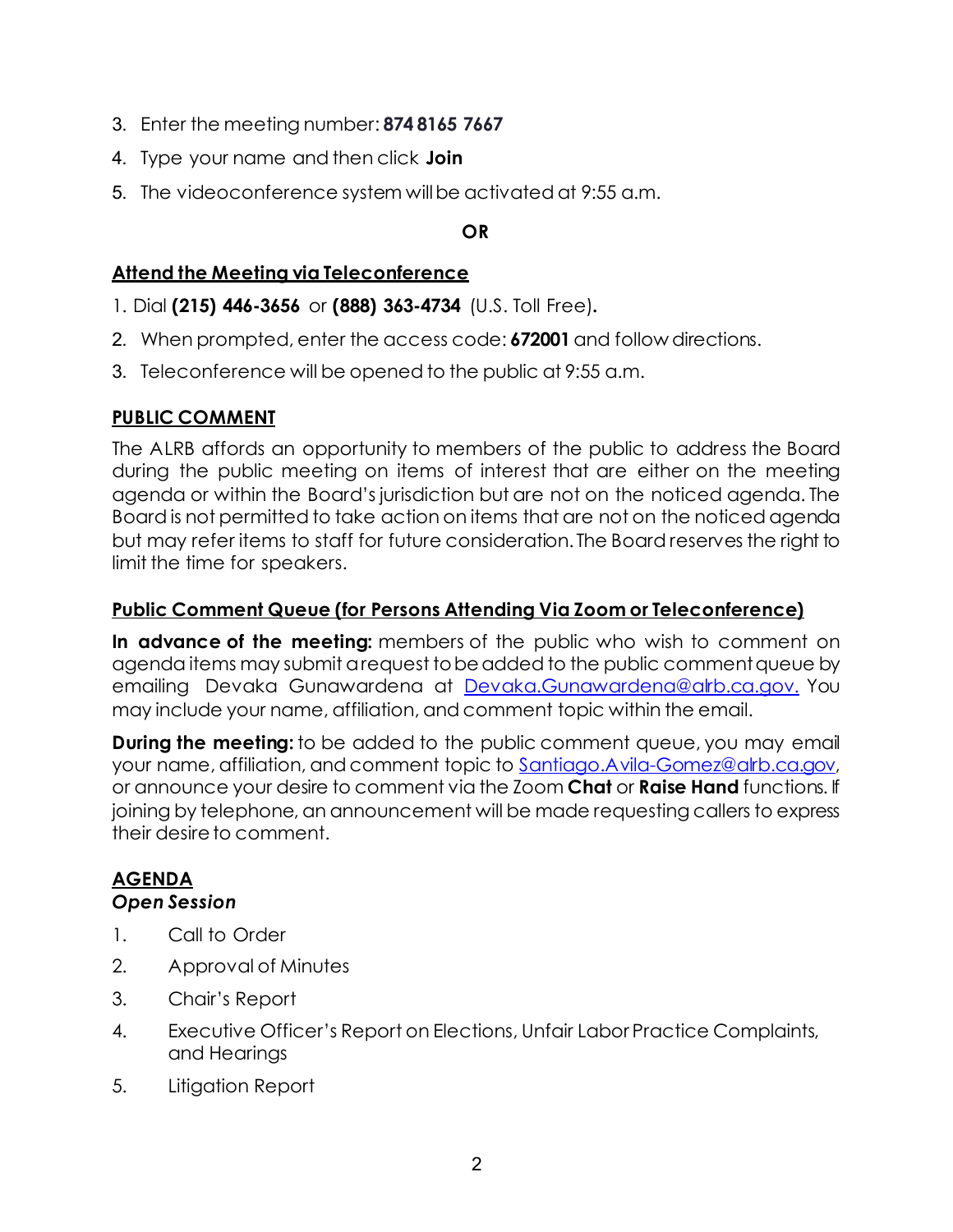- 6. General Counsel'sReport
- 7. Division of Administrative ServicesReport
- 8. Legislation
- 9. Regulations
- 10. Public Comment

*Closed Session* (*see below for additional information regarding matters which the Board may consider in closed session*)

- A. Personnel (Gov. Code, § 11126, subd. (a)(1));
- B. Deliberations on pending cases (Gov. Code, § 11126, subd. (c)(3));
- C. Pending litigation (Gov. Code, § 11126, subd. (e)(1)).

# *Open Session*

- 11. Announcements
- 12. Adjourn Meeting

## *Closed Session (Board Docket)*

Deliberations on Pending Cases (Gov. Code, § 11126, subd. (c)(3)):

- 1. Unfair Labor Practice Cases Pending Before the Board
	- Cinagro Farms, Inc., 2017-CE-008-SAL
- 2. Representation Proceedings
	- Sonoma Cho, LLC dba Flora Terra, 2022-RC-001-SAL
- 3. Mandatory Mediation and Conciliation
	- None
- 4. Interim Appeals, Motions, Petitions, Settlements, etc., Pending Before the Board
	- None
- 5. Pending Compliance Cases
	- Arnaudo Brothers, LP, and Arnaudo Brothers, Inc., 2012-CE-030-VIS, 40 ALRB No. 3 & 41 ALRB No. 6
	- Arnaudo Brothers, LP, and Arnaudo Brothers, Inc., 2015-CE-006-VIS and 2017-CE-003-VIS, 44 ALRB No. 7
	- Benjamin Reitz and Stephen Reitz dba Reitz Ranches, 2018-CE-002-VIS, ALJ Decision [June 22, 2021]